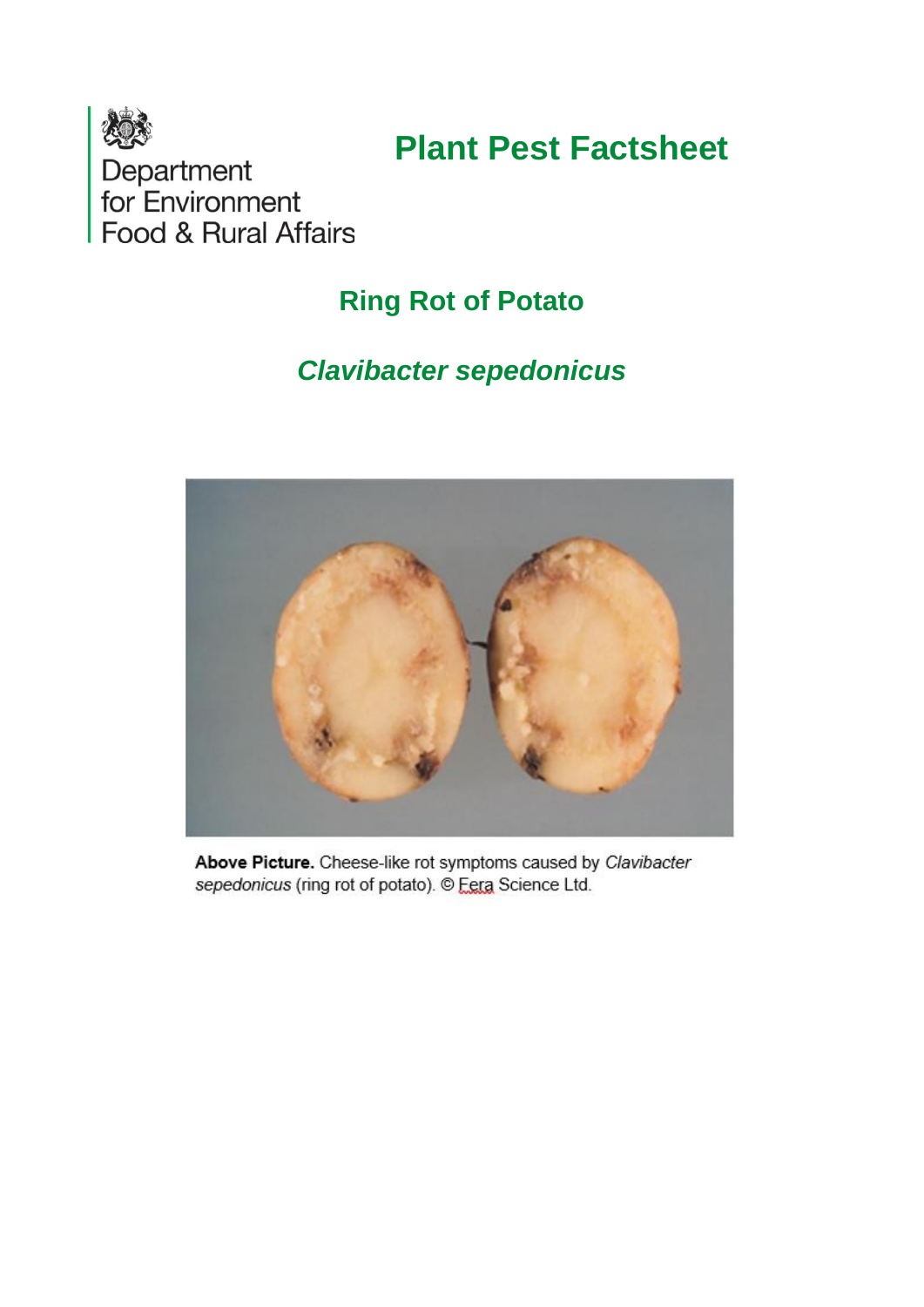# **Background**

Ring rot of potatoes is caused by a bacterial pathogen *Clavibacter sepedonicus* that can potentially cause serious losses to potato growers and potato seed producers.

The disease is favoured by cool climates and could easily establish under UK conditions. In the USA, yield losses in individual crops due to diseased plants and tuber rotting have been as high as 50%. If the disease were to become established in the UK, the effect on our seed-potato industry would be substantial, especially the knock-on effect for exports. Once established, the costs of control would also be high because the disease is difficult to eradicate; the bacterium can survive in a dry state for many years contaminating boxes, machinery, and stores. Control of this disease therefore requires vigilance from all sectors of the industry, from growers through to merchants, packers, and retailers. For these reasons it is a listed quarantine disease of potato in the UK.

# **Geographical Distribution**

*Clavibacter sepedonicus* is widespread in Canada, with reports from Alberta, British Columbia, Manitoba, New Brunswick, Newfoundland, Nova Scotia, Ontario, Prince Edward Island, Québec and Saskatchewan; restricted to certain states in the USA, with reports from Colorado, Idaho, Kansas, Maine, New York, North Dakota, Oregon, Washington and Wisconsin; and there have been some reports from parts of Mexico. As well as the Americas, it is also found in parts of Asia (China, Japan, Kazakhstan, North and South Korea, Nepal, Pakistan, Taiwan, Uzbekistan, the Asian part of Russia and Turkey). Ring rot of potato is also found across Europe and has been reported from the following countries: Bulgaria, Czech Republic, Estonia, Finland, Germany, Greece, Hungary, Latvia, Lithuania, Poland, Romania, Slovak Republic, Slovenia and Sweden. *Clavibacter sepedonicus* is currently absent from the UK, although it has been intercepted several times on imported ware potatoes. There have been outbreaks in the UK with the first occurring in 2003/4 on a farm in Wales and a further outbreak in ware potato crops in 2013. The outbreaks were both linked to the import of infected seed potatoes from Europe and were successfully eradicated.

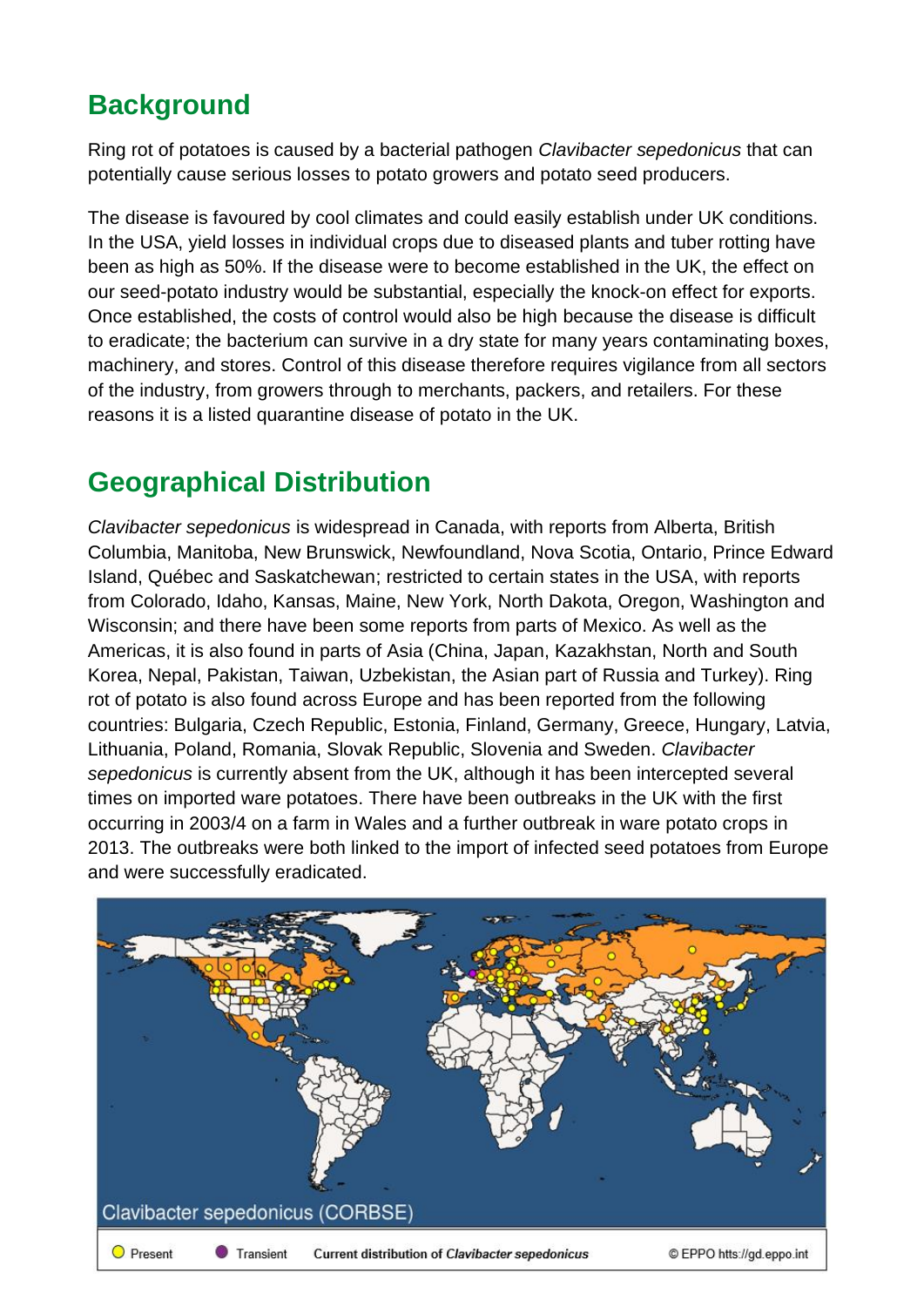# **Host Plants**

Natural infections of the disease only occur on potatoes (*Solanum tuberosum*). Symptomless infection of sugar beet (*Beta vulgaris var. sacchariferia*) roots and seed have been recorded. Other members of the Solanaceae (tomatoes - *Solanum lycopersicum* and aubergines - *Solanum melongena*) are also susceptible by artificial inoculation

# **Description**

Infections of ring rot in tubers can often be latent i.e. symptomless. The disease can cause plants to wilt but symptoms are much more likely to be observed in infected tubers. Figures 1 to 6 show a range of symptoms for ring rot of potato in tubers.

Tuber symptoms can be seen when tubers are cut across the heel end (where the tuber was attached to the stolon). In the early stages the tissues around the vascular ring appear glassy and water soaked (**Fig 1**). As infection progresses the vascular ring becomes discoloured and a soft cheese like rot develops around the vascular ring (hence the name "ring" rot). If a cut tuber is squeezed a cheese-like ooze emerges (**Figs 2 & 3**). External symptoms are not common but in severe cases symptoms can be observed, the skin of the potato may appear slightly sunken, dry and cracked, the tubers may also start to mummify. Infected tubers can also be invaded by secondary pathogens leading to complete breakdown of the tuber (**Figs 4 & 5**).

It is important to note that infection is very often symptomless and so without testing infection can go undetected; the bacterium is also very persistent in the environment and can survive on surfaces and equipment for long periods of time. Wilting symptoms in the foliage may very occasionally be evident late in the season but are often masked by the natural senescence of the crop. There are also many other possible causes of wilting (**Fig 6**).



Figure 1. Early tuber symptoms. Vascular tissue has a glassy, water-soaked appearance.

Figure 2. Close up of bacterial ooze emerging from an infected tuber.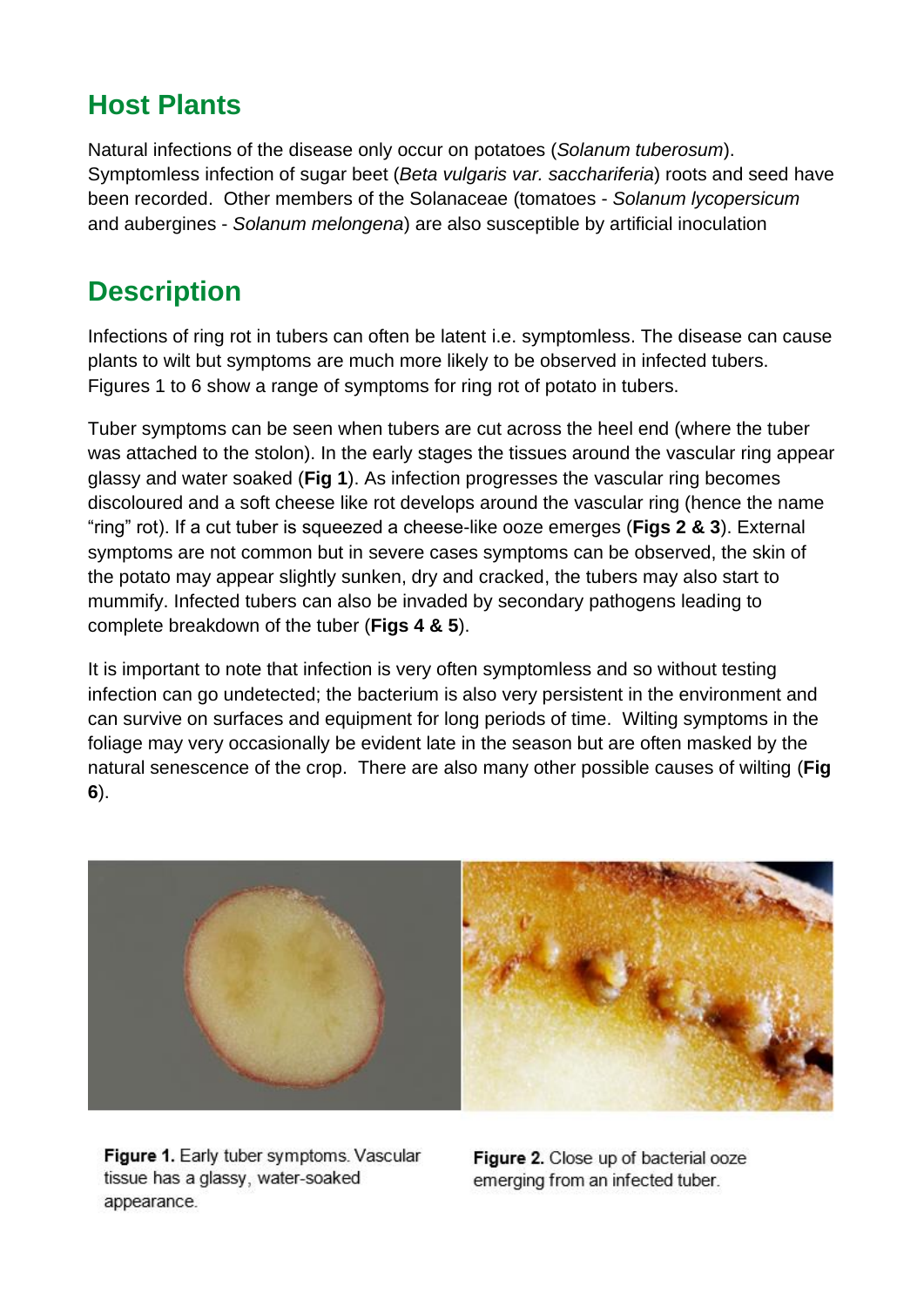

Figure 3. Cheese-like rot of the vascular ring.

Figure 4. Later stage of infection. Extensive tuber rot and breakdown with internal hollowing.

![](_page_3_Picture_3.jpeg)

Figure 5. Severe infection. Cracking and mummification of the tuber.

Figure 6. Wilting and yellowing of infected potato leaf.

### **Dispersal and Detection**

The most important mode of spread of this disease is through infected seed potato tubers. *Clavibacter sepedonicus* can pass through one or more field generations without causing symptoms, with latently infected tubers an important means of spreading the disease. Laboratory tests can detect latent infection in a sample but sampling a small number of tubers is unlikely to detect low levels of infection.

The pathogen can easily spread within and between potato stocks during cutting, grading and handling of tuber seeds. Direct contact with infected tubers, contaminated surfaces and equipment (boxes, graders, stores etc…) can spread infection, particularly if the tubers are damaged. Small wounds or cracked surfaces are all entry points for the bacterium.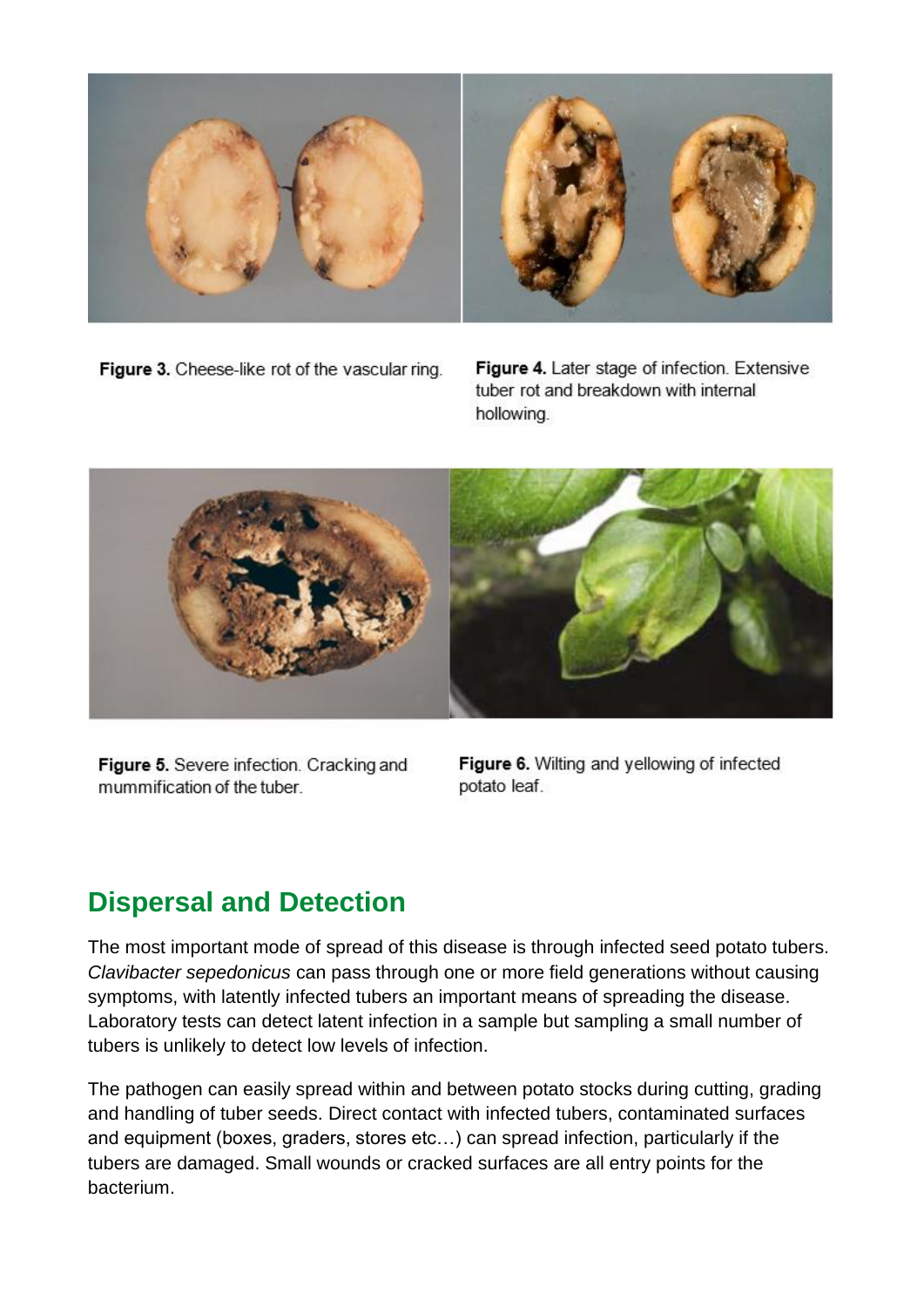# **Advisory Information**

### **What is being done to help?**

Legislation: Importation of material carrying this disease into GB is prohibited under the Plant Health (Amendment etc.) (EU Exit) Regulations 2020 with equivalent requirements for Northern Ireland. There are also specific requirements for potatoes (seed and ware) and for all plants with roots, grown in open air, to mitigate the risk of this disease arriving in the UK. In addition, the potato ring rot contingency plan lays down measures aimed at preventing its spread wherever it is found and, if possible, eradicating it.

Import inspections. Consignments of seed potatoes imported to England and Wales are inspected by the PHSI. Samples are taken for official testing for the disease. Equivalent arrangements apply in Scotland and Northern Ireland.

The Plant Health Service (APHA, Defra and Fera Science Ltd in England and Wales, with equivalents in Scotland and Northern Ireland) carry out official surveillance and are trained in responding to an outbreak of potato ring rot in line with the measures set out in the UK contingency plan.

Import inspections. Consignments of ware potatoes imported to England and Wales are inspected by the PHSI. Samples are taken and tested for the disease at the Fera Science Ltd Laboratory. Equivalent arrangements apply in Scotland and Northern Ireland.

### **What can you do?**

Plant only certified potato seed. All seed potatoes marketed in England and Wales must be classified under the Seed Potato Classification Scheme (SPCS), with similar arrangements elsewhere in UK. When sourcing seed potatoes, source from certified material. From July 2021, you cannot market EU seed potatoes in GB.

Do not be tempted to plant "ware potatoes" (potatoes destined for human consumption) as seed potatoes. Planting non-certified seed potatoes poses a real threat to the UK potato industry. The planting of ware potatoes increases the risk of introducing potato pests and disease that the UK is currently free from, such as: Brown rot and *Epitrix* potato flea beetles. The accidental introduction of any of these pests and diseases could be disastrous for the UK's potato industry, resulting in yield losses, unmarketability of tubers and possible losses of UK exports.

Control groundkeepers. Potato groundkeepers are a key factor in the long-term survival of the disease. Their control removes an important source of disease inoculum.

Practise good hygiene and biosecurity. Regularly clean and disinfect all machinery, equipment, containers, vehicles and storage facilities used during potato production.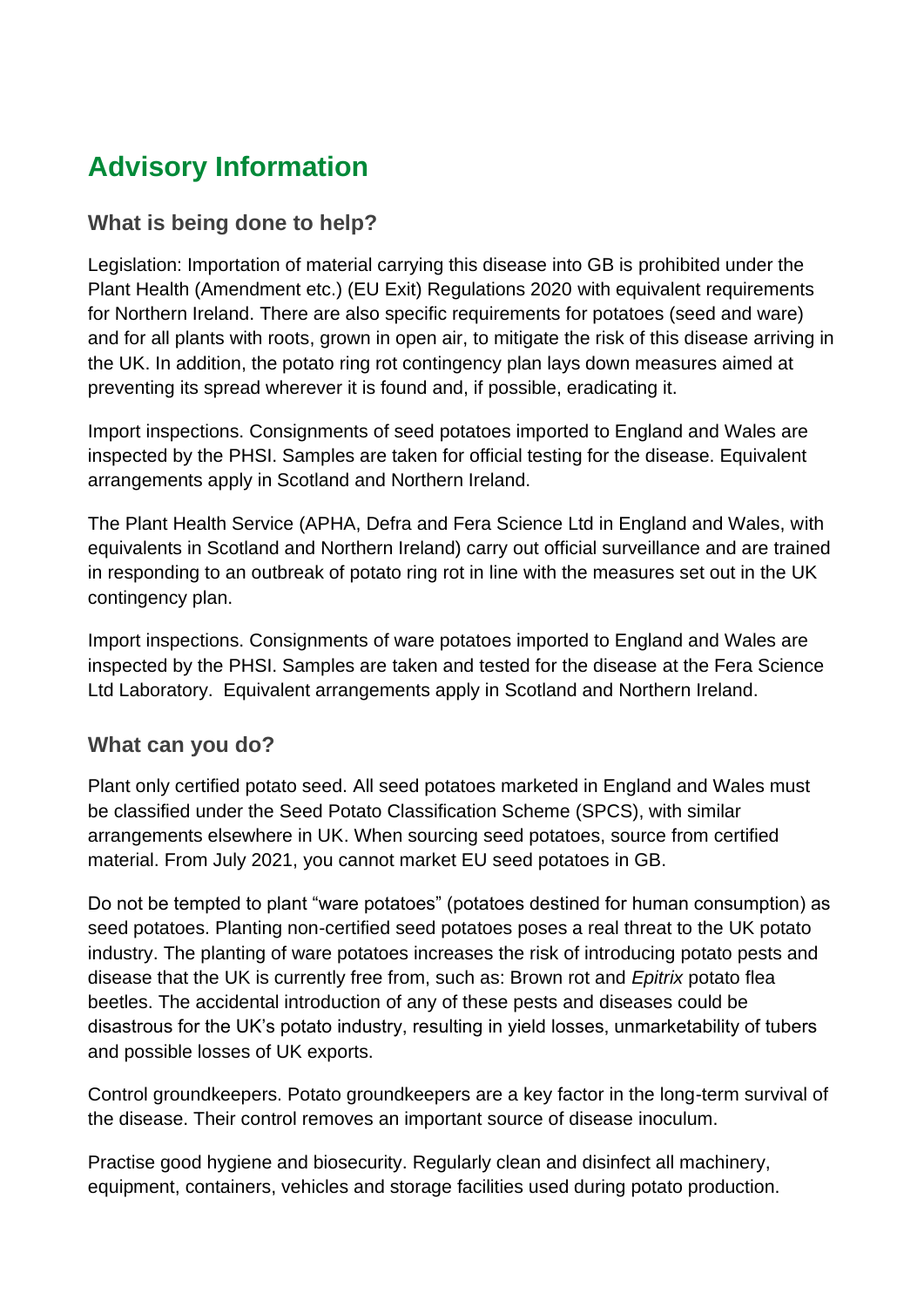Do not spread disease. Discarded potatoes and potato processing waste could harbour the disease.